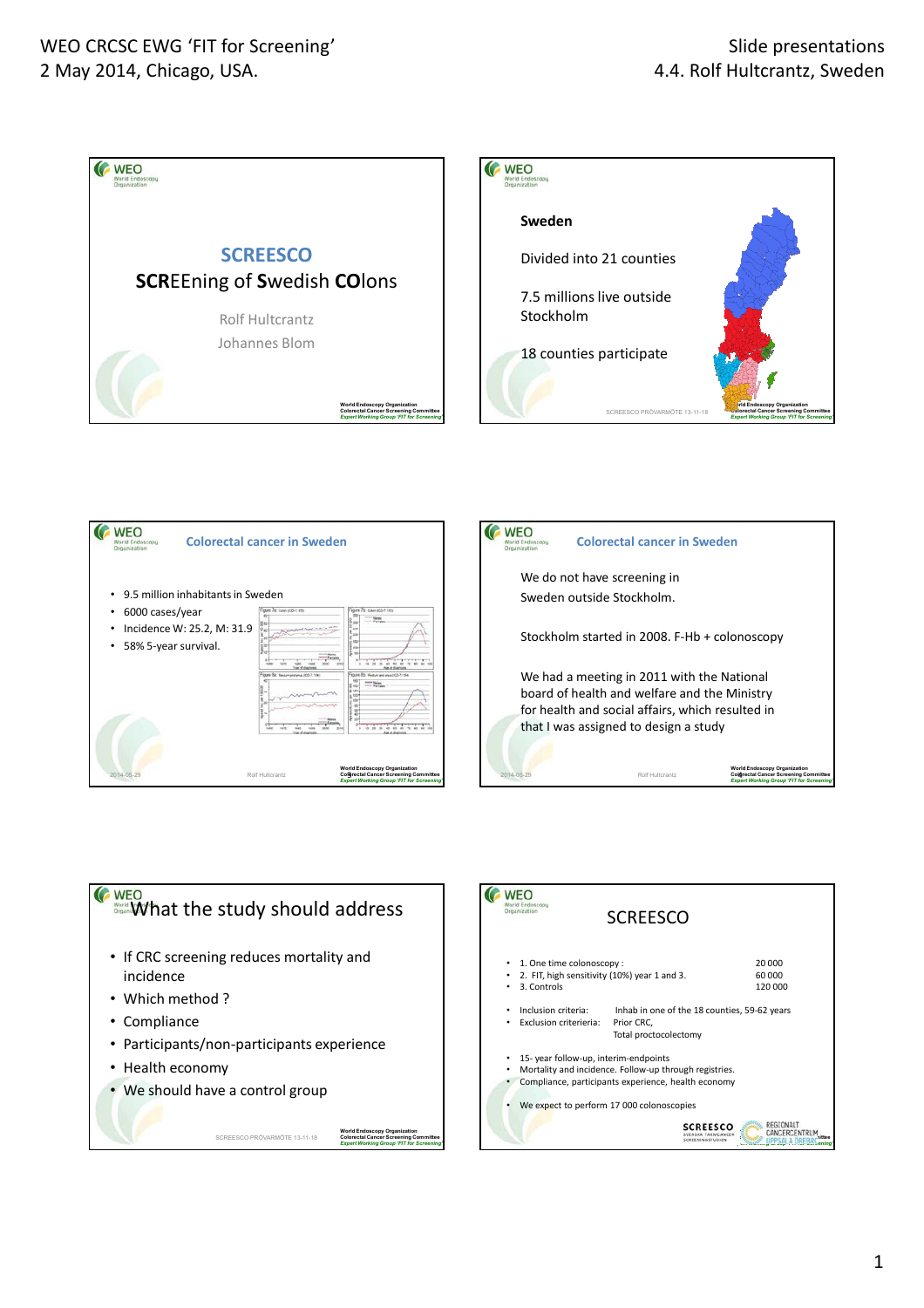## WEO CRCSC EWG 'FIT for Screening' 2 May 2014, Chicago, USA.